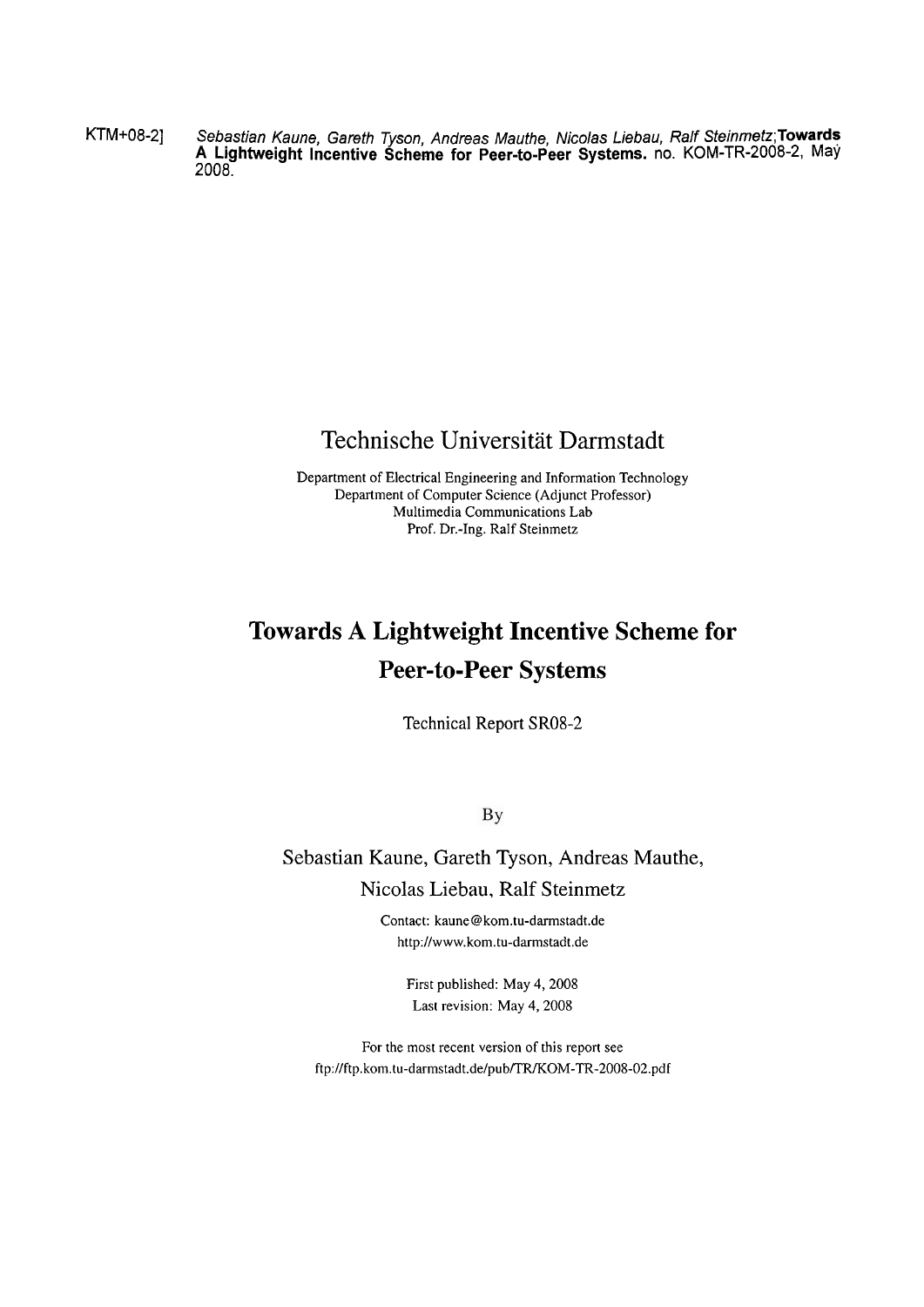# **Contents**

| 1 |                           | <b>Introduction</b>                                                                            | 2  |  |  |
|---|---------------------------|------------------------------------------------------------------------------------------------|----|--|--|
| 2 |                           | <b>Background and Problem Context</b>                                                          | 4  |  |  |
|   | 2.1                       |                                                                                                | 4  |  |  |
|   | 2.2                       |                                                                                                | 5  |  |  |
| 3 | <b>Design of BioTrust</b> |                                                                                                |    |  |  |
|   | 3.1                       |                                                                                                | 7  |  |  |
|   | 3.2                       | Dynamics of global reputation values $\ldots \ldots \ldots \ldots \ldots \ldots \ldots \ldots$ | 8  |  |  |
|   | 3.3                       |                                                                                                | 9  |  |  |
|   | 3.4                       |                                                                                                | 10 |  |  |
|   | 3.5                       |                                                                                                | 10 |  |  |
| 4 |                           | <b>Evaluation</b>                                                                              | 11 |  |  |
|   | 4.1                       |                                                                                                | 11 |  |  |
|   | 4.2                       |                                                                                                | 12 |  |  |
|   | 4.3                       |                                                                                                | 13 |  |  |
| 5 |                           | <b>Conclusion and Future Work</b>                                                              | 15 |  |  |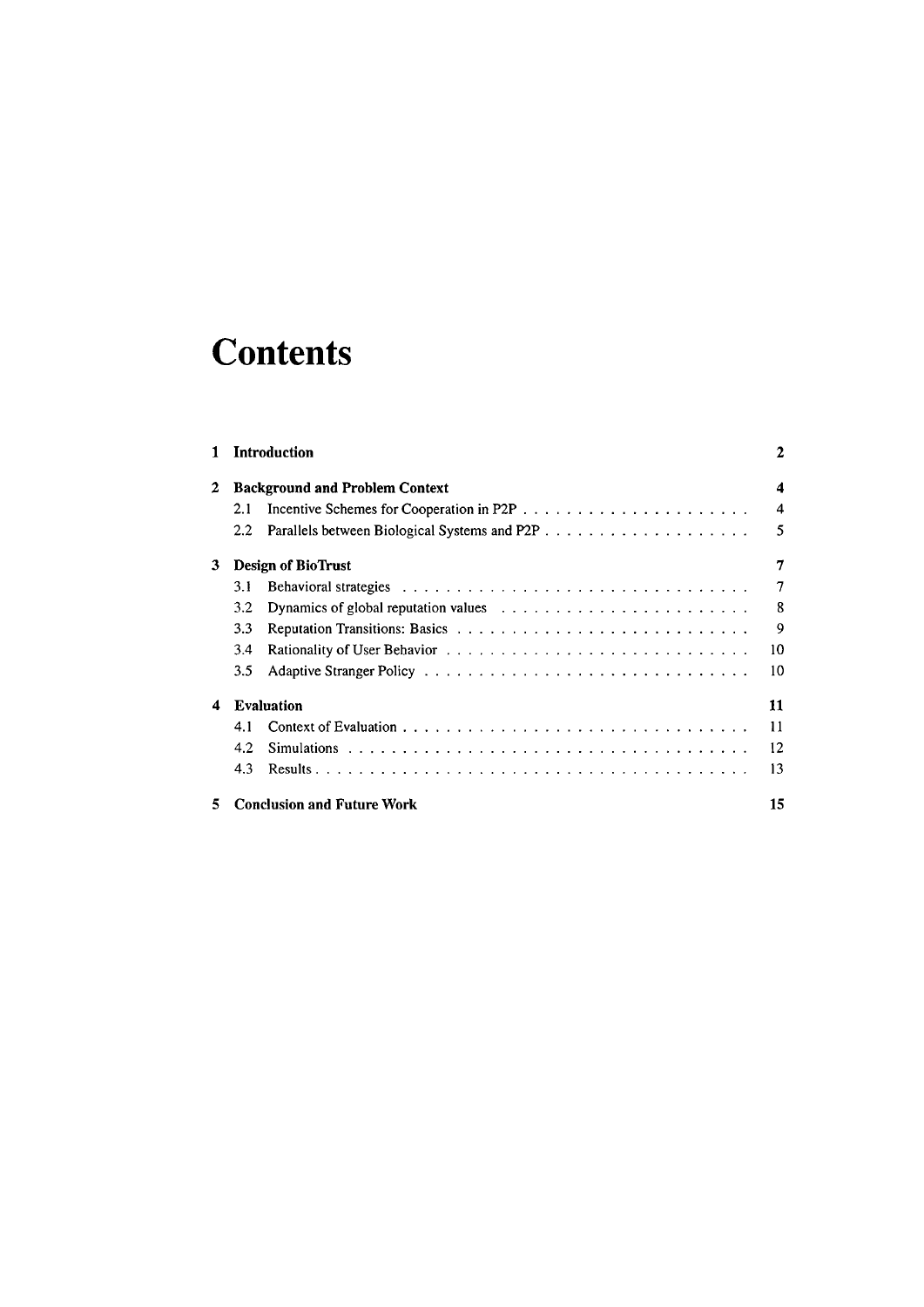#### **CONTENTS**

#### **Abstract**

Peer-to-peer (p2p) systems rely on the contributions of peers to operate. In order to not only depend on the altruism of individual peers, a number of incentive systems have been proposed. However many of them are complex and suffer from high overhead. In this work we propose BioTrust, a lightweight incentive scheme. In contrast to other approaches, it does not require reputation histories and can operate with minimal overhead in terms of bandwidth, infrastructure, memory and computation. BioTrust is based on observations of cooperation as observed in biological systems, which show that individuals **try** to ally themselves with others that can best increase their own standing. Such observations are prevalent in evolutionary systems where individuals must weigh off their own individual needs against the need for cooperation to survive. Using these models, BioTrust has been developed to extract and modify some of the most useful properties of biological systems to work effectively in a p2p environment. It is shown through simulation that this scheme encourages honest peers, which leads to a close to optimal behavior in the system context as well as for single peers.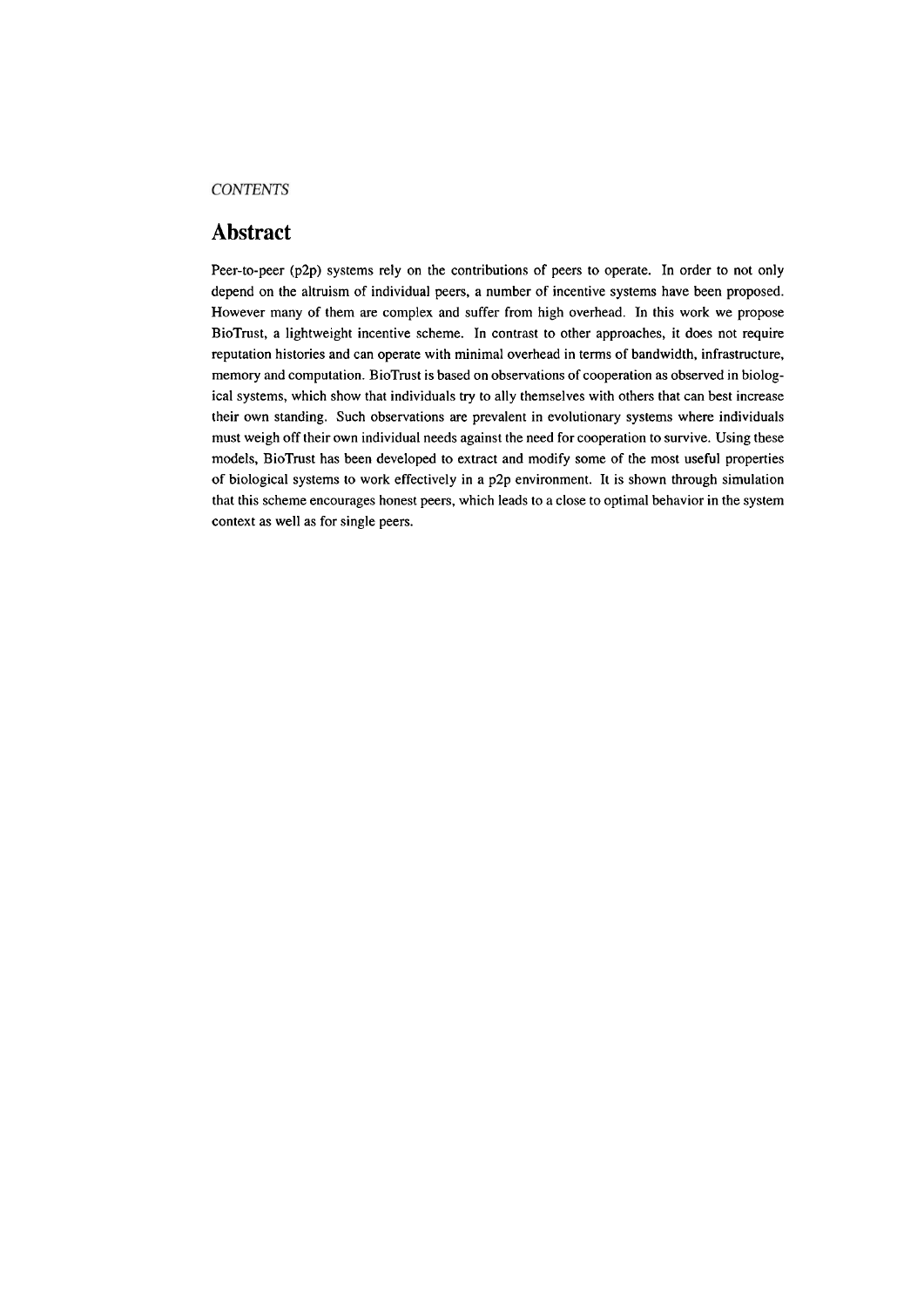### **Introduction**

It has long been understood that the perfomance of peer-to-peer (p2p) systems rely solely on the cooperation of the member nodes. This realization creates a social dilemma for the users of such systems as the necessity to altruistically provide resources goes against the selfish desire to limit one's own personal sacrifice. This issue has led to the development of a number of incentive mechanisms that attempt to either force or incentivize users to contribute their own resources [HC06] [KhW03] [FLSC04] [GLBMOl] [BAS03]. These solutions are not, however, without flaws as these intelligent strategies can lead to non-optimal results.

The main problem in this context is free-riders [AHOO] who try to exploit others while not contributing themselves. In this work, we propose BioTrust, a new reputation based incentive scheme that aims to encourage honest users to participate in the system whilst successfully blocking freeriders. This system is inspired by many similarities observed between self-organizing systems and biological life. Both, the biological evolution of life and the distributed evolution of peer-to-peer networking face the constant conflict between self-optimization **and** the necessity to cooperate. This stems from the selfish biological desire to optimize one's own position while being aware of the need for external assistance to achieve this. In order to attain its goal an individual will attempt to seek association with those that best improve its own position [NSOS]. These observations can easily transcend to the world of peer-to-peer systems through the shared desire of peers to optimize their own situation.

BioTrust utilizes these observations to build a light-weight mechanism derived from similar biological systems. In contrast to other approaches (e.g. [KSGM03] [SXLOS] [NT04]) it does not require reputation histories and can operate with minimal overhead in terms of bandwidth, infrastructure, memory and computation. Further, an adaptive trust policy towards newcomers allows it to alter its own behavior based on experience rather than the rigid policies mandated in other systems [KSGM03] [SXLOS].

Central to BioTrust's operation is a peer's desire to affiliate only with those of a respectable stature. This results in a society that ostracizes those that free-ride whilst supporting those of a respectable standing. The mechanism works on the lightweight binary classification of nodes as either good or *bad.* Intrinsic to this operation is that nodes attempt to interact only with those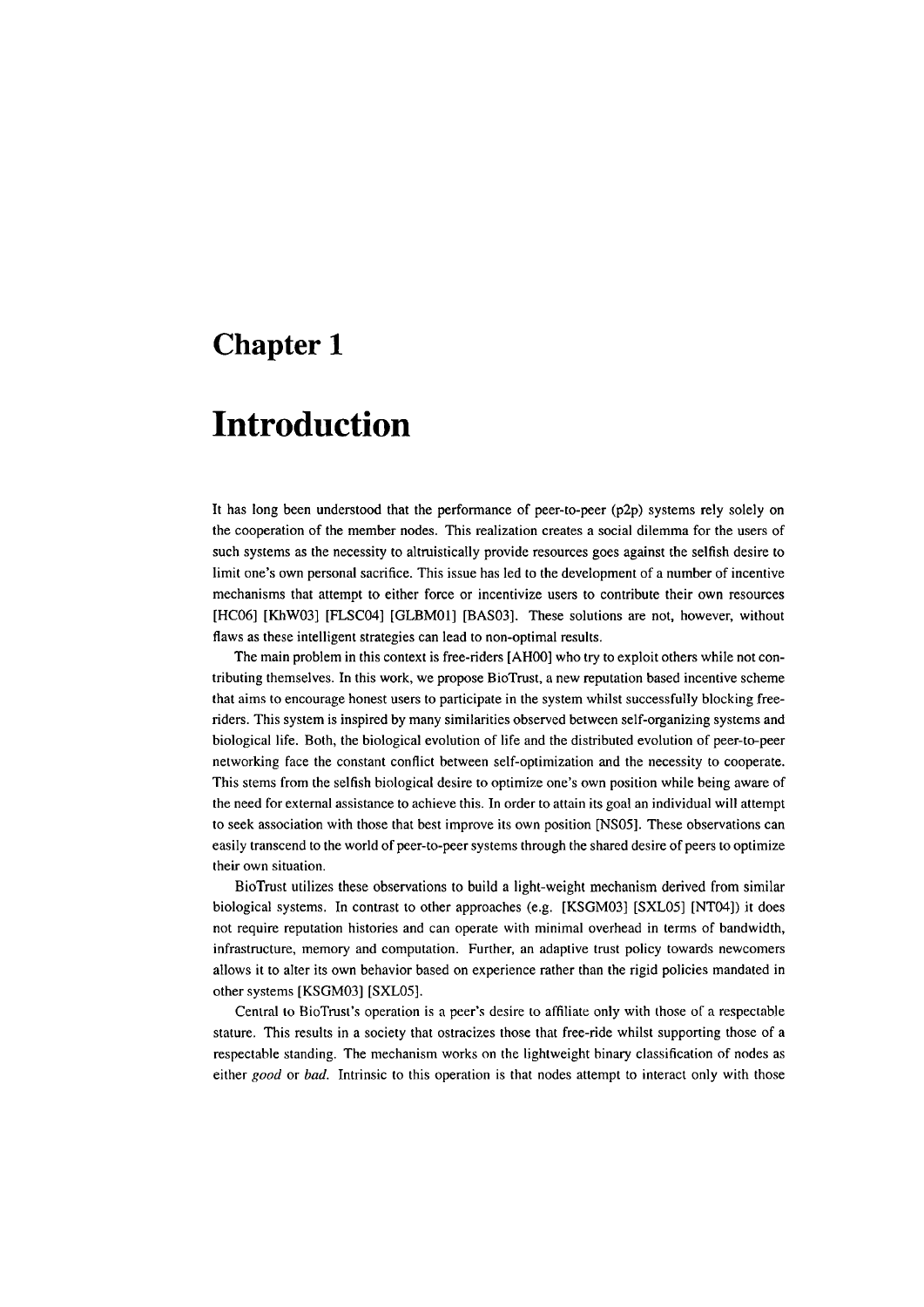#### *CHAPTER I. INTRODUCTION* **3**

considered of good standing. The main goal of this work is to show that this binary policy offers high performance whilst requiring only a very limited overhead. It successfully ostracizes freeriders whilst, through an adaptive and intelligent forgiveness policy, ensures that strangers and erroneous classifications are allowed to easily redeem past assumptions. Within this work the different options are explored and it is shown what the best strategies are for individuals as well as the overall system.

The rest of this work is organized as follows. In Chapter **Ii** the background and problem context is discussed and a brief overview of other incentive schemes and the correlations to biological Systems is given. Chapter **iii** describes the design of BioTrust, and Chapter **IV** evaluates the properties of the proposed scheme. The work is concluded in Chapter V.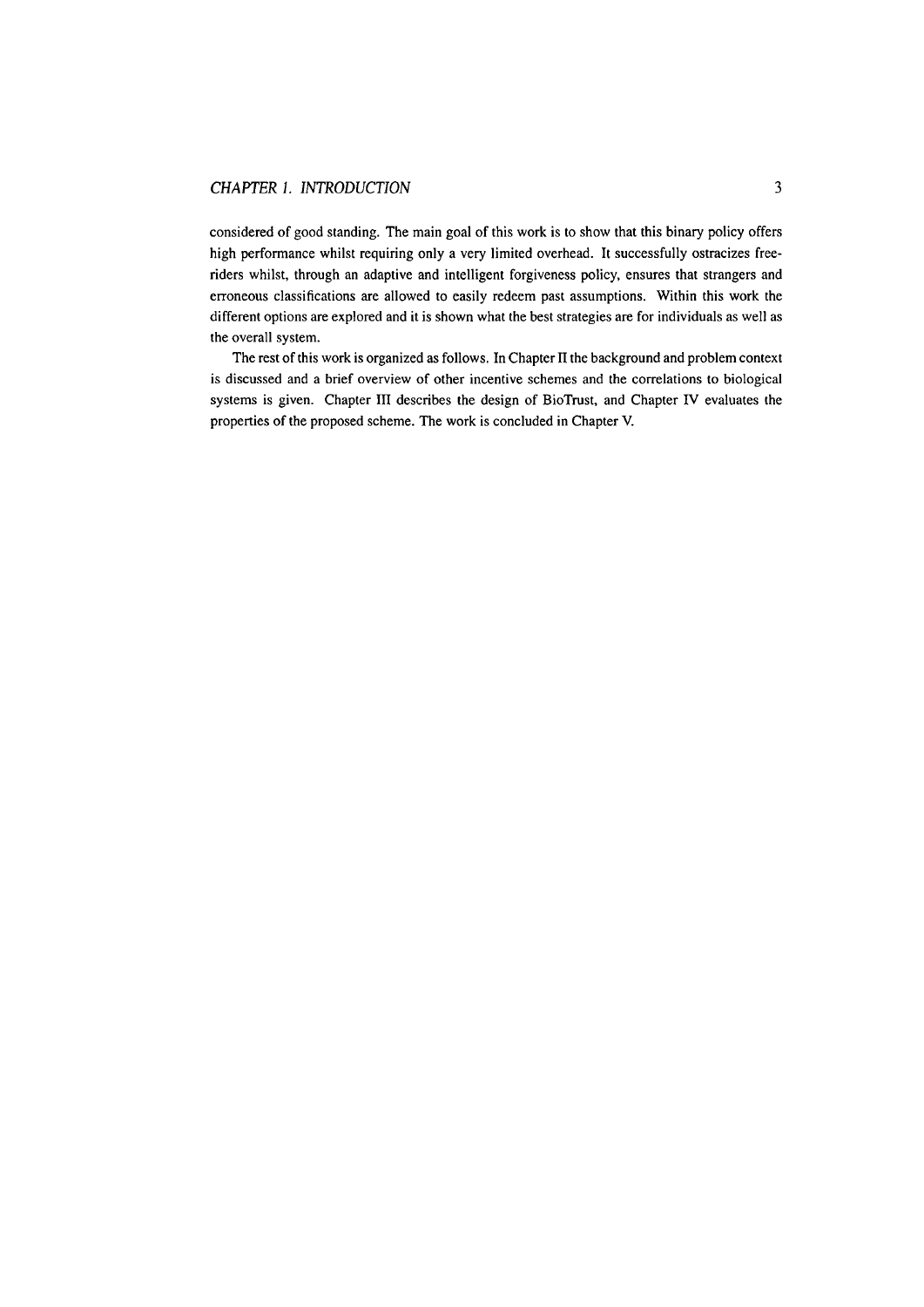## **Background and Problem Context**

The performance of p2p systems depends highly on the amount of voluntary resource contributed from individual peers. However, providing *services* incurs costs (e.g. bandwidth and CPU resources). Since *rational* users act to maximize their own utility they are tempted to free ride [AHOO] [SGG02]. Moreover, free-riders will often become *whitewashers* by leaving the system and then rejoining it as an anonymous entity, therefore avoiding any punishment related to their free-riding [FPCSO6]. As a result, individual rationality counteracts social welfare and cooperation amongst peers becomes sparse unless a special incentive scheme encourages peers to contribute services to other participants.

When considering decentralized online environments without a central authority such as p2p systems, a well-designed incentive scheme has to meet several challenges in order to be robust, viz.:

- *Vuriety of user behaviors:* Users pursue different behavioral strategies which can vary in complexity. They can dynamically change their behavior, leave the system arbitrarily and join as newcomers.
- *Rationaliry of users:* User can be classified into two categories: *honest* and *dishonest.* The former are consistent with the system specifications and thus contribute to the system. The latter can be further divided into *selfish* and *malicious* users. Selfish users try to maximize their benefit at the expense of other user whereas malicious users try to cheat the system by breaking down system specifications.
- *Newcomers:* In general, it is impossible to distinguish whitewashers from so called legitimate newcomers and therefore a special strategy is required for how such *strangers* should be treated within a system.

### **2.1 Incentive Schemes for Cooperation in P2P**

In the area of p2p, various incentive schemes have been proposed to tackle these challenges, e.g. [HC06] [KhW03] [FLSC04] [GLBM01] [BAS03]. They are based on methods and strategies such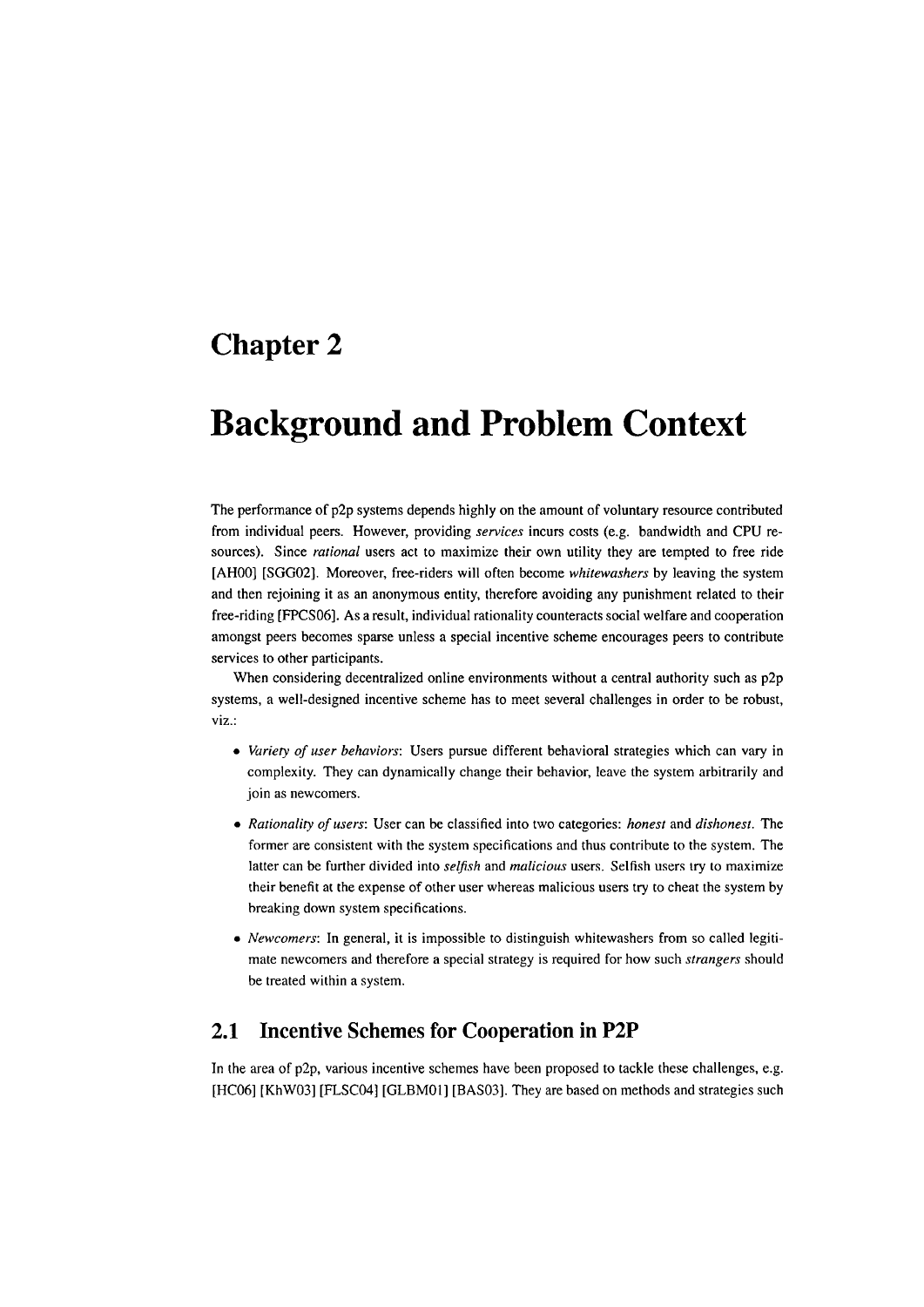as inherent generosity, monetary payment or reciprocity. In the inherent generosity approach, nodes decide whether to share resources or not depending on the global generosity [FLSC04] of the participants, which is computed by a maxflow-based algorithm within the network. However, the computation overhead of this algorithm  $O(V^3)$  grows exponential with the system size, which makes the scheme not scalable. Monetary payment schemes are based on micro payment methods in which peers have simply to pay for the resources they consume [GLBMOl] [JHB03]. However, many of these algorithms are impracticable since they require a centralized infrastructure for micro payments and accounting. In reciprocity-based schemes peers use historical information of past behavior of other peers to decide whether they Want to share resources or not. These schemes can be further separated into *direct* reciprocity and *indirect.* Direct reciprocity assumes frequent repeated meeting between the Same peers which might not be the case in large, diverse p2p environments. In contrast, indirect reciprocity [KhW03] [KSGM03] [SXLOS] [NT041 allows peers to claim back their contributions from any peer but requires a secure accounting system to document the transactions.

#### **2.2 Parallels between Biological Systems and P2P**

Considering the tensions between individuality and communal social welfare in biological systems, many interesting parallels between p2p systems and these biological systems can be drawn.

Natural selection is assumed to favor the selfish that maximize their utility at the expense of others. However, many natural organisms and especially human societies are organized around cooperation and a certain level of altruistic behavior [NSOS]. **A** number of studies try to explain this evolution of cooperation in human societies by indirect reciprocity models to answer the question why natural selection can promote unselfish behavior.

Nowak and Sigmund's groundbreaking survey uses a game theoretical model alongside computer simulations for [NS98]. They introduce a novel mechanism called Image Scoring, which implements a reputation based scheme. In this scheme, each individual has an image score as a global reputation value reflecting its cooperativeness among other individuals. This value increases on every occasion s/he provides a service and decreases when there is a possibility to help someone in need but no help is provided.

This model has been adopted by Feldman [FCOS] for p2p systems by studying the effect of different patterns of defections arising in p2p environments (i.e. whitewashing and free-riding). Further, [NS98] has as a reference reputation scheme also inspired several other p2p incentive systems [NSOS] [HC06] [FLSC04].

However, the drawback of Image Scoring mechanisms is that peers cannot represent their true strategic interests. Peers who do not contribute to the system are discriminated against. This discrimination will decrease their reputation and decreases the probability to get help in future. **A**  rational peer in this setting should then use a strategy which only takes its own global trust value into account, because its gain can only be increased when it contributes to the system irrespective if a peer that is interested to receive a service has a high or low global trust value. Recent studies in biological systems [OI04] analyzing the Image Scoring mechanisms among several other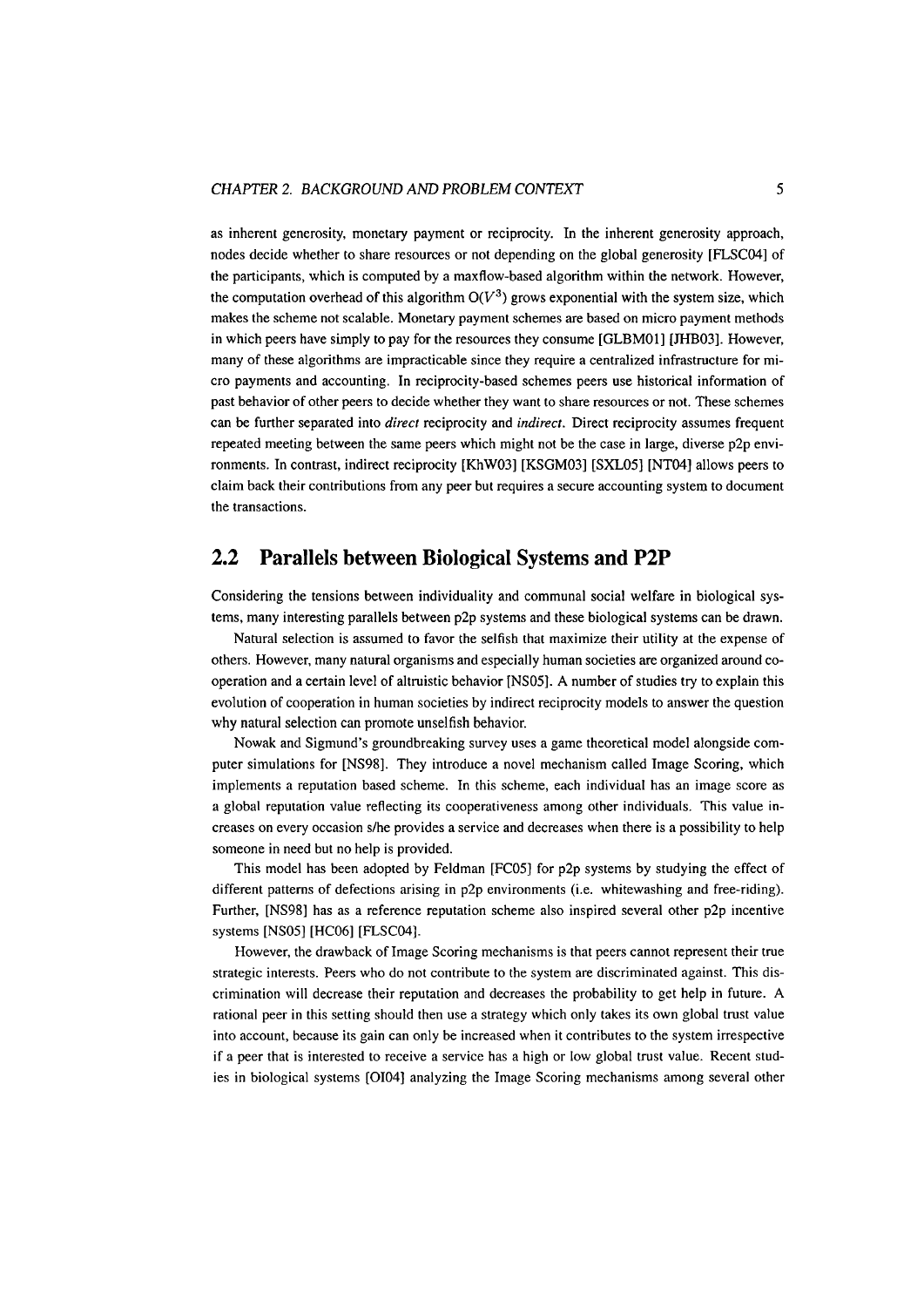### *CHAPTER 2. BACKGROUND AND PROBLEM CONTEXT*

alternatives have also confirmed this as a problem.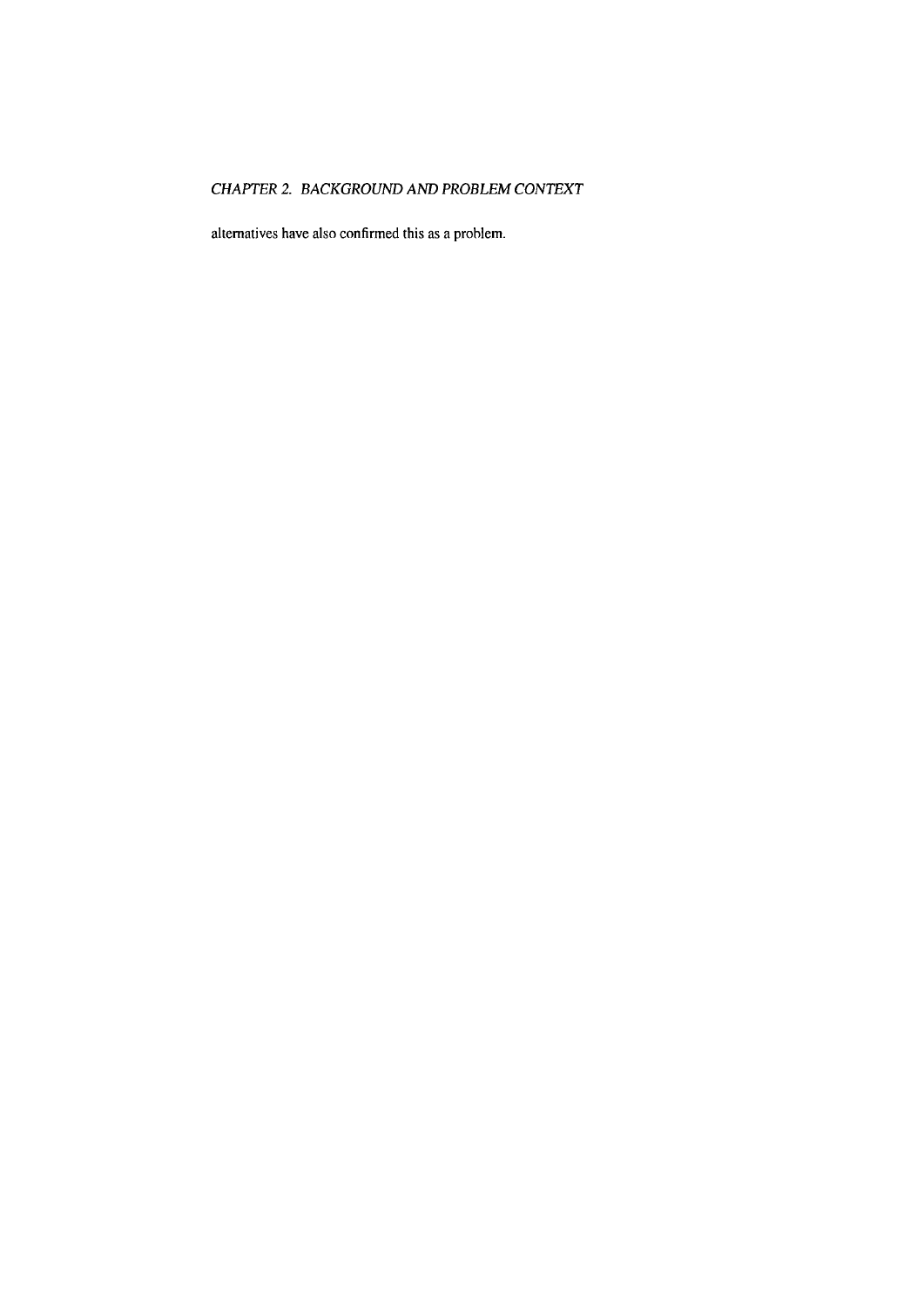## **Design of BioTrust**

Inspired by the obsewations made in [OI04] and the main weakness of the Image Scoring mechanism, BioTrust is based on a reputation-based incentive scheme. In [OI04] the "keys to success" in reputation building schemes have been defined in the following properties: maintenance of cooperation among contributors, efficient detection of non contributors, punishment, justification of punishment, and apology and forgiveness. These are also taken into account in the design of BioTrust.

In an ideal reputation system it would be possible to access ubiquitous knowledge about a peer's history. However, due to the fact that p2p systems can consist of millions of peers, it is impossible to monitor and Store all the actions taken by Users and would certainly counteract the scalability properties of the p2p paradigm. To avoid such difficulties, a simple mechanism is needed that encodes as much information as necessary io express the past behavior of peers within the system. Thus, simple global trust values for peers are adopted in the proposed system, represented by a binary digit which can be either **0** or I. Further, this value is only based on the peer's last action. More precisely, a global reputation value of 0 indicates that a peer is in bad standing (B) whereas 1 indicates a good standing (G). Let P be the population of peers in our system. Then, the global reputation score of an individual is given by

 $r: P \rightarrow \{0,1\}$ 

 $(3.1)$ 

#### **3.1 Behavioral strategies**

We define the way a peer uses the reputation scores as its behavioral strategy (denoted by  $\vec{s}$ ). There are four possible situations in which a peer  $i$  wants to assess another peer  $j$  with respect to the reputation scores:

- $\bullet$  both peers are in bad standing  $(s_{00})$
- peer *i* is in bad standing whereas peer *j* is in good standing  $(s_{01})$
- peer *i* is in good standing whereas peer *j* is in bad standing  $(s_{10})$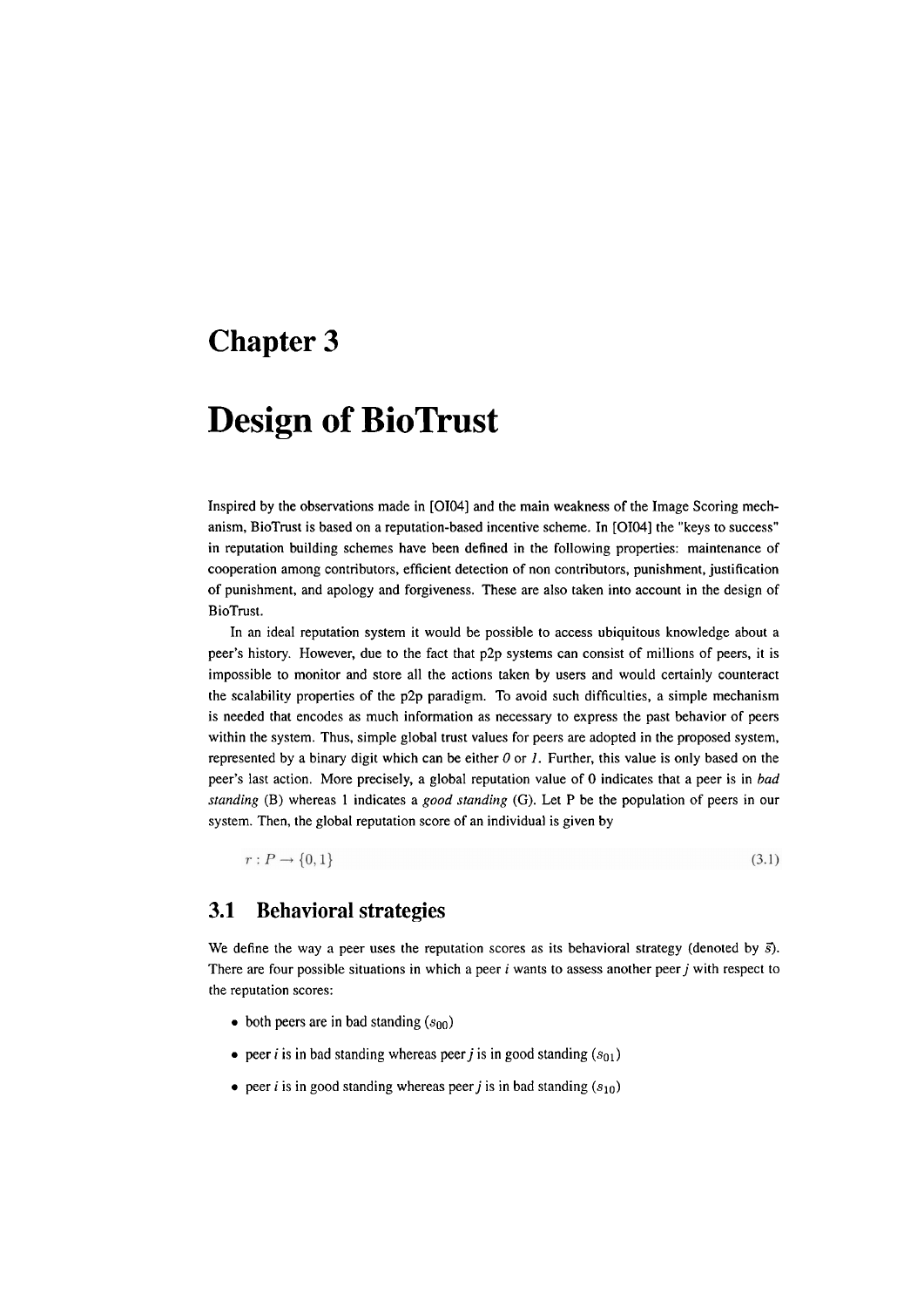#### *CHAPTER* **3.** *DESIGN OF BIOTRUST*

 $\bullet$  both peers are in good standing  $(s_{11})$ .

Thus,  $\vec{s}$  consist of four components, for each component the behavioral strategy  $s$  describes whether to *cooperate* (C) or to *deny cooperation* (D).

$$
\vec{s} : \{0,1\}^2 \to \{C,D\} \tag{3.2}
$$

For example, altruistic peers would follow behavioral strategy  $\vec{s}_{alt} = (s_{00}, s_{01}, s_{10}, s_{11}) =$  $(C, C, C, C)$  whereas free-riders are described by free  $\vec{s}_{free} = (D, D, D, D)$ . Hence, there are  $2<sup>4</sup> = 16$  different behavioral strategies in total.

#### **3.2 Dynamics of global reputation values**

BioTrust dynamically assigns reputation values to peers based on their last action within the system. More precisely, if a peer (acting as a service provider) takes an action **A** (either C or D) when there is the option of providing a service, BioTrust assesses the goodness of this action by using so called reputation transitions. In general, each reputation transition **m** depends on three factors:

- $\bullet$  the reputation score of the service provider
- the reputation score of the service consumer
- the taken action A (either C or D) by the service provider.

This can be spccified in the following formula:

$$
m(r_p(i), r_c(j), A) \to \{0, 1\} \tag{3.3}
$$

Fig. 3.1 shows a state diagram of this transition process, highlighting the 8 possible steps between states leading a node to either a good or a bad standing.



Figure 3.1: The 8 reputation transitions of BioTrust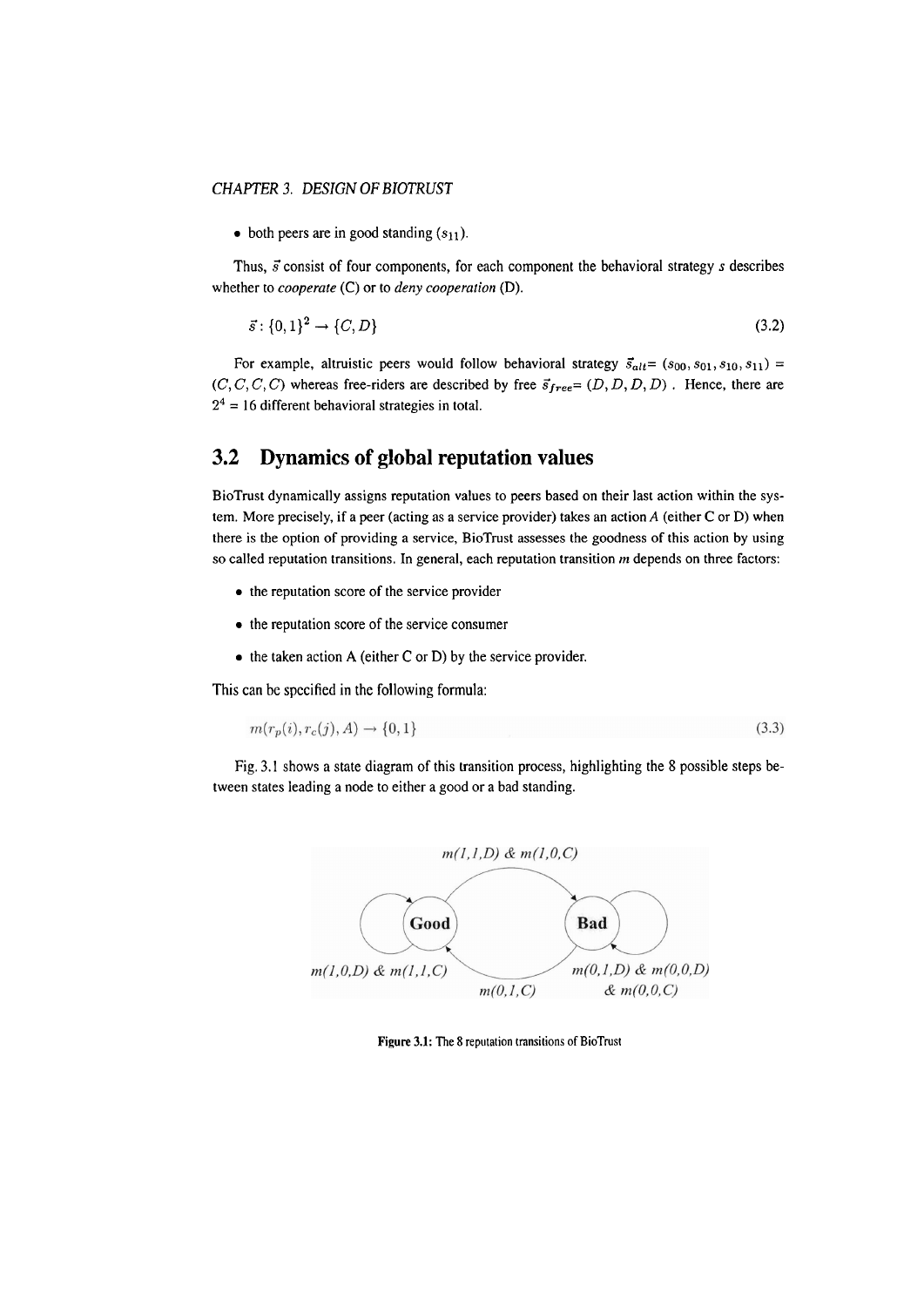#### **3.3 Reputation Transitions: Basics**

Although some of the basic assumptions behind reputation transitions seem to be obvious, the interdependency between them is crucial for the system performance, and the right selection is none trivial. Consider that there are generally  $2<sup>3</sup> = 8$  possible reputation transitions due to the three influencing factors (cf. Formula 3.3) with each of them offering two alternatives to choose from. Each transition leads to either a good or bad standing. Accordingly, there are  $2^8 = 256$ possible reputation transitions. If we combine them with all kinds of behavioral strategies, we have  $256 \cdot 16 = 4096$  pairs in total to design our system.

The scheme adopted in BioTrust takes into account the key properties of successful reputation building schemes from evolutionary biology [OI04]. These schemes have been proven tobe highly robust and stable in biological environments against different patterns of defection even in the presence of observation errors of individuals' reputation Scores. In addition to this, we overcome the earlier stated weakness of the Image Scoring mechanism by using a special punishment policy. The basic insides behind the chosen reputation transitions will be explained in the following:

- *1. Maintenance of cooperation: m(l,l,C)=Good.* It is important to ensure that nodes which have been proven to be cooperative and are contributing to the system maintain a high reputation score when meeting each other. Thus the following property seems to be intuitive and essential: If two nodes in good standing meet each other and cooperation in terms of providing a service takes place, the donor node has to keep its good standing.
- 2. *Identification of Dishonesty:*  $m(0, I, D) = Bad$  and  $(I, I, D) = Bad$ . A good incentive mechanism has to protect against nodes that only Want to exploit the system and has to identify them quickly. This implies that a node not providing a sewice has to fall into bad standing, irrespective of the current reputation score. Thus, a potentially dishonest node will be excluded from the system.
- *3. Forgiveness: m(O,I,C)=Good.* Sometimes it may happen that nodes which are cooperative in their nature fall rnistakenly into bad standing due to observational errors of the underlying system (e.g. messages are getting lost, false reports). Thus, if a node recognizes this, there should be an opportunity to allow immediate forgiveness to regain a good standing again. Otherwise these nodes would experience refusal from future interactions and the social welfare of the system would decrease.
- 4. *Punishment und Jusrification of Punishment: m(l,O,D)=Good.* When a dishonest node is detected and identified, other nodes contributing to the system should refuse to provide services to it in the future. Hence a node in good standing encountering an opponent labeled as bad should refuse to provide services. In addition to this, a node in good standing who refuses to cooperate with a node in bad standing should not be punished for this. Note. this reputation transition is in contrast to the image-based incentive scheme proposed by [FC05] [NS98] in which the reputation score decreases after a Peer denies granting a service regardless of the partner's status.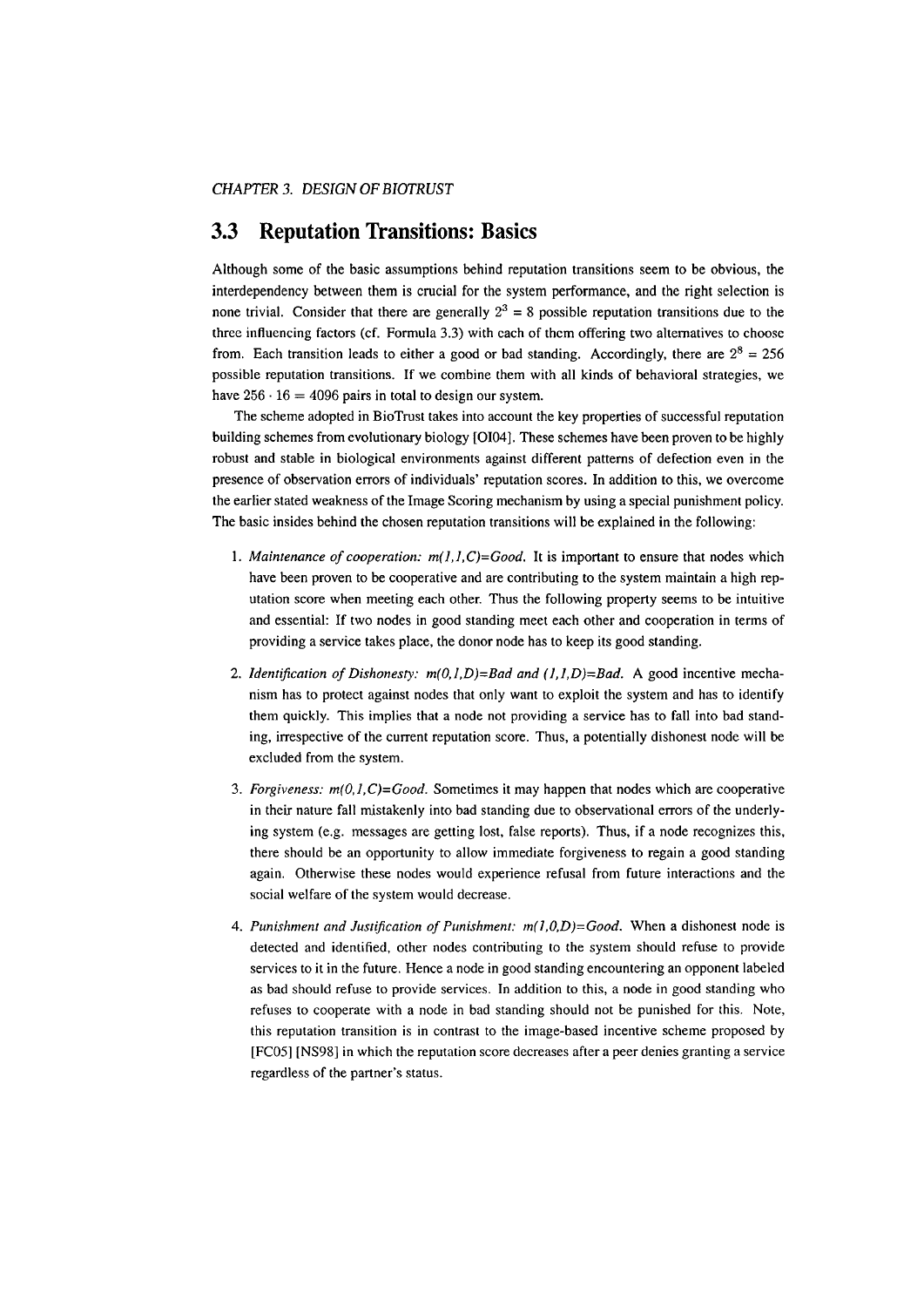#### **3.4 Rationality of User Behavior**

The fundamental economic requirement to be achieved by the p2p system is that ihe benefits from participation exceed their costs. The benefits from participation lie in the received sewices. The costs of participation stem from providing a service and are predominantly caused by associated communication cost C. **A** rational node would save these costs by denying sewices. As long as there is no benefit associated with providing a service a peer's optimal strategy would be to freeride causing the system to collapse. Thus, our incentive scheme has to ensure that the benefit  $b$  of peers having a higher global trust value must exceed the immediate costs of providing a service  $(b > c)$ . We will show that our proposed scheme can enforce this if cooperative peers are using the behavioral strategy  $\vec{s}_{BioTrust} = (s_{00}, s_{01}, s_{10}, s_{11}) = (D, C, D, C)$ .

#### **3.5 Adaptive Stranger Policy**

When peers join the system they do not have a history and differentiation between whitewashers and legitimate newcomers is not possible; thus, they are all strangers. How they should be treated is therefore a problem since on the one hand always providing services to strangers encourages peers to free-ride and whitewash, whilst on the other hand, always denying sewices to strangers punishes potential altruistic and cooperative user behavior. This also aggravates the problem of bootstrapping. To tackle this issue, each peer therefore adopts an adaptive stranger policy in which peers treat strangers based on the experiences this peer had with strangers in the past. More precisely, peers provide services to strangers with probability  $q_s$ , which is given by:

$$
q_s = q_{s-1} + \alpha \times [\sigma(X) - q_{s-1}] \tag{3.4}
$$

Note that each peer encountering a stranger updates this probability each time this stranger has an occasion, X, to provide a service to him and is doing so (C) or not (D). Therefore,  $\sigma(X)$  is either 1 or 0, respectively. Thus, using this policy we can highlight the cooperative trend of strangers and being generous to them when they are being generous. Short-term fluctuations can be smoothed out by a constant smoothing factor  $\alpha$ . When the system bootstraps some peers initially have to cooperate, in order to generate the first posilive tmst values. Therefore, **qo** is set to 1.

Note that the adaptive stranger policy is solely based on local experience, does not build a history about individual peers, and therefore does not induce communication overhead.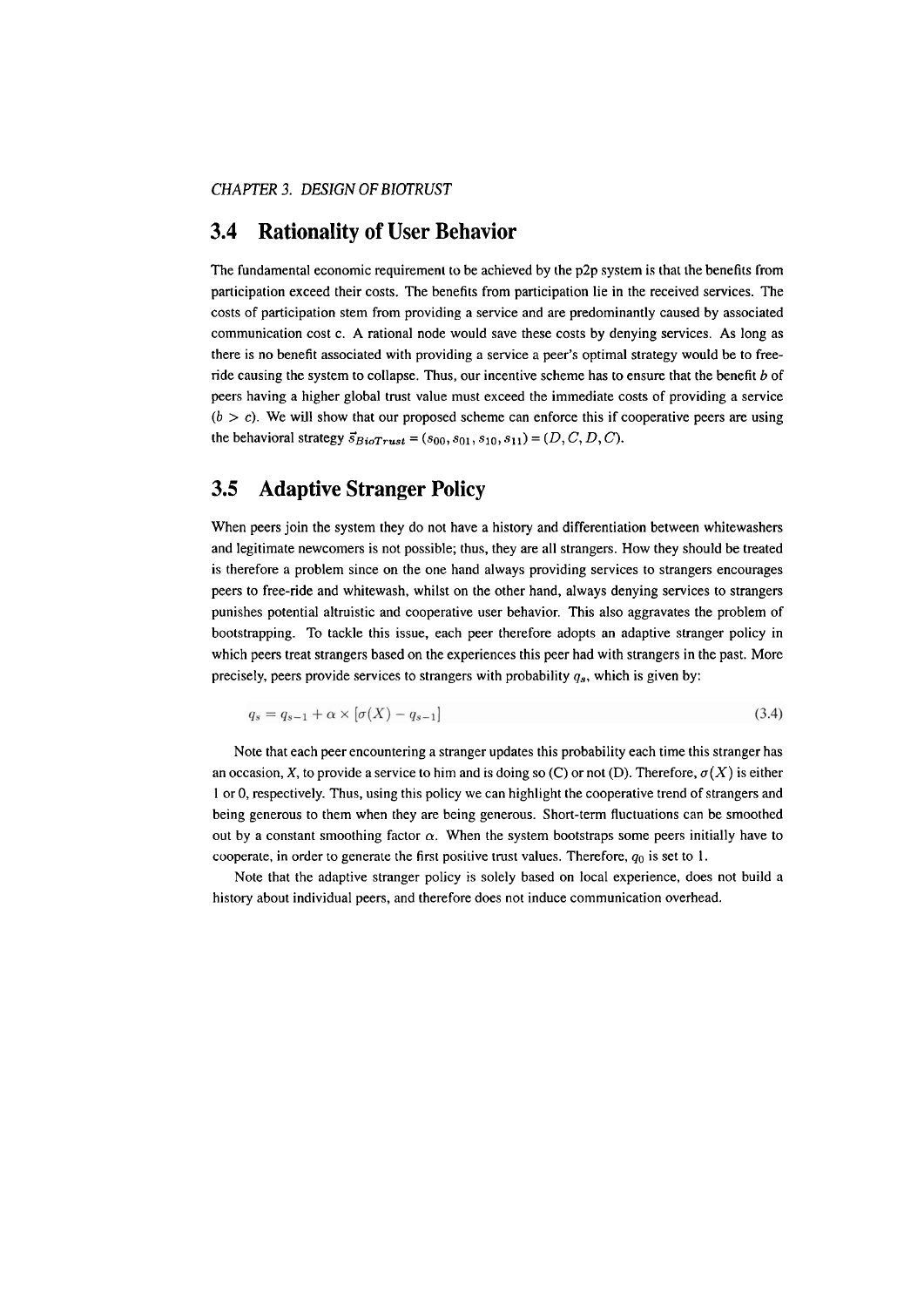## **Evaluation**

In the following section the effectiveness and robustness of BioTrust against different pattems of defection of dishonest users will be examined. We adopt a game theoretic model to evaluate which behavioral strategy is the dominant one among a set of chosen strategies by combining several aspects of the game theoretic models presented in [FC05][NS98][FLSCO4].

### **4.1 Context of Evaluation**

For the purposes of evaluating BioTrust it is assumed that peers have globally known binary reputation values, which are stored in the system and are accessible to all peers. Further, it is also assumed that users do not pollute the reputation values with collusions and false reports. This is a valid assumption since our goal is to initially explore the best strategy for individuals as well as the overall system.

In this system, peers act rationally and try to optimize their own *payoff.* Time is modeled in rounds. In each round peers are interacting as clients and Servers. Accordingly, there exist the four following actions: client requests, client receives, server receives and server service provision. We will model the *benejifs* and the *communication costs* of each interaction (the game) in our system. Each game consists of two peers randomly chosen from the population. One peer acts as a server having the opportunity to provide a service and one peer acts as a client interested in receiving this service. The outcome only depends on the decision of the server and thus on its *behavioral strutegy.* Depending on how the server acts, both the client and the server will receive a payoff from the matrix depicted in Tab. 4.1. The values of this matrix are equivalent to [ELSCW] and are dcrived from a model for  $p2p$  file sharing applications. More precisely, by using this general form of an asymmetric payoff matrix, we satisfy the inequalities of the *Generalized Prisoner's Dilemma (GPD)* presented in [FLSCOA] while still creating a social dilemma. Thereby, we are able to reflect the asymmetry of nodes interests in a  $p2p$  file sharing scenario where only the decision of the server is meaningful for the outcome of each interaction. Experiments with other asymmetric payoff matrices varying  $b$  and  $c$  ( $b > c$ ) show similar results.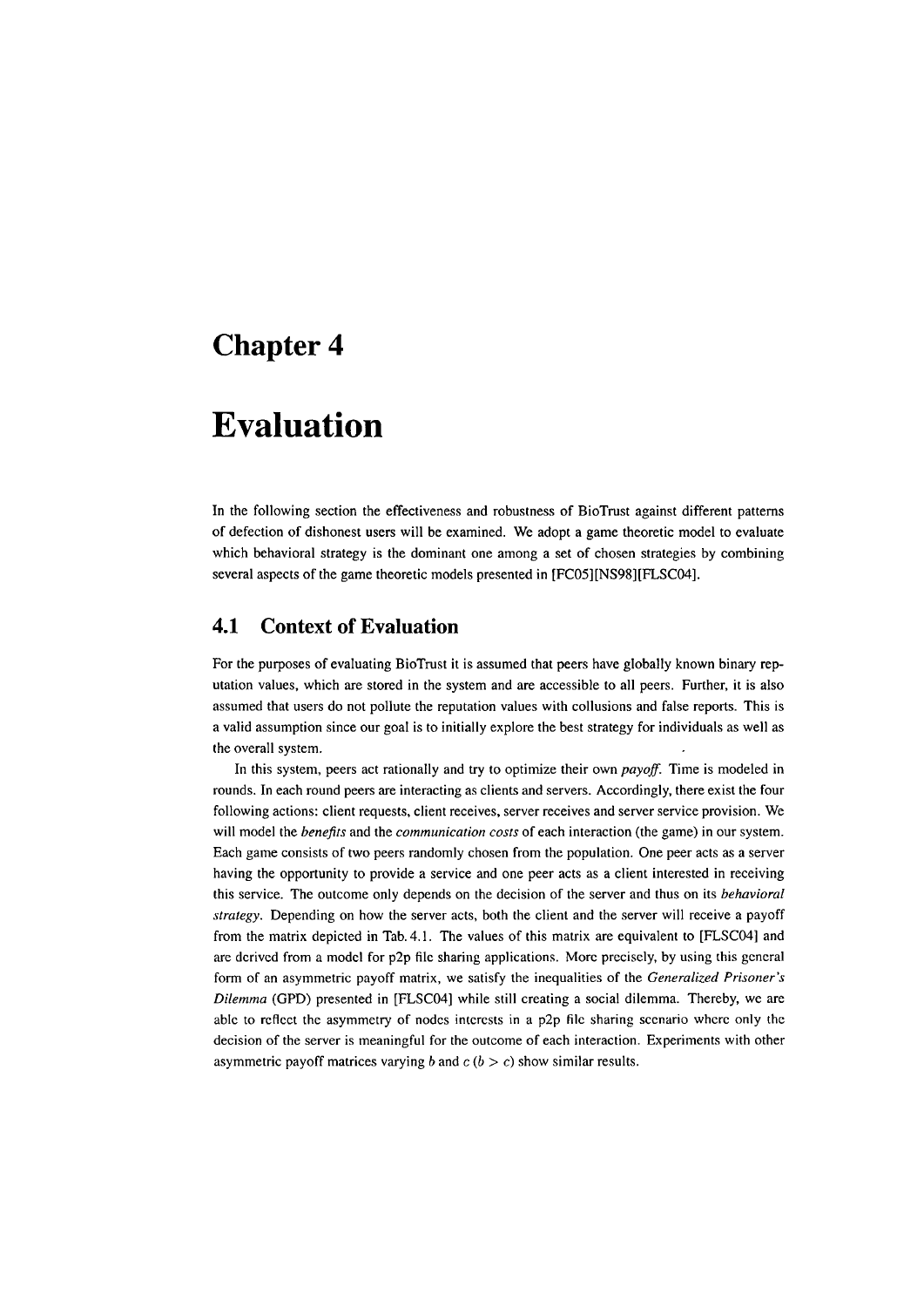#### *CHAPTER* **4. EVAL UATZON**

|               | Payoff-Table           | <b>Server</b>                     |     |  |
|---------------|------------------------|-----------------------------------|-----|--|
|               | Client/Server          | Service Provided   Service Denied |     |  |
| <b>Client</b> | <b>Request Service</b> | 7/-1                              | 770 |  |
|               | Do not request service | 0/0                               | 970 |  |

Table 4.1: [FLSC04]: The payoff matrix for a p2p file sharing application

In order to concentrate on the basic principles we assume further that providing a service in each game incurs the same costs to all servers, and clients receive the same benefit, respectively.

To model how users tend to behave, peers can change their behavioral strategy after each round due to *learning effects* [FL98] or suffer *turnovers.* 

- Learning: Each peer takes into account the moving average of the payoff of its current strategy and the moving average of the payoff of other peers it knows using the same strategy. If its current moving average achieves lower payoffs than the moving average of other peers, then the peer will switch to the most promising strategy. This assumption models that peers can exchange information on the success of their strategies.
- *Turnover*: Peers can leave or join the system arbitrary after each round. This is modeled by the substitution of a peer with a stranger who adopts the same behavioral strategy of the dropout.

### **4.2 Simulations**

To study the robustness of BioTrust with a large number of peers, we have implemented a roundbased simulator that corresponds to the above stated game theoretical model. We performed sevcral simulation runs to reficct a particular situation in which two types of dishonest users arc trying to exploit a p2p system dominated by honest nodes. We consider the first type as *traitors* as they acquire a good standing before turning into defectors. The second type is represented by *whitewashers* who are always free-riding, escaping from the consequences of punishment each round and joining in the next round as strangers again.

In our simulations, the population consists of 100.000 peers and is equally divided into whitewashers  $\vec{s}_{white}$ , altruistic peers  $\vec{s}_{alt}$ , traitors  $\vec{s}_{trainor}$  and nodes following the behavioral strategy  $\vec{s}_{BioTrust}$ . Additionally,  $\vec{s}_{Biofrust}$  -strategists are further divided into three equally sized groups differing in the way they treat strangers. Two groups follow a rigid stranger policy, either always (cooperate) or never provide services to strangers (defect), and one group is using the proposed adaptive stranger policy. Tab. 4.2 gives an overview about the four components of the behavioral strategies used in our experiments as well as the stranger policies they apply.

Further more, in each round, each node plays one game as a server and one game as a client. To calculate the payoffs our simulation framework uses the asymmetric payoff matrix presented earlier and we assume a fixed tumover rate of 0.1 which means that 10% of all peers leave and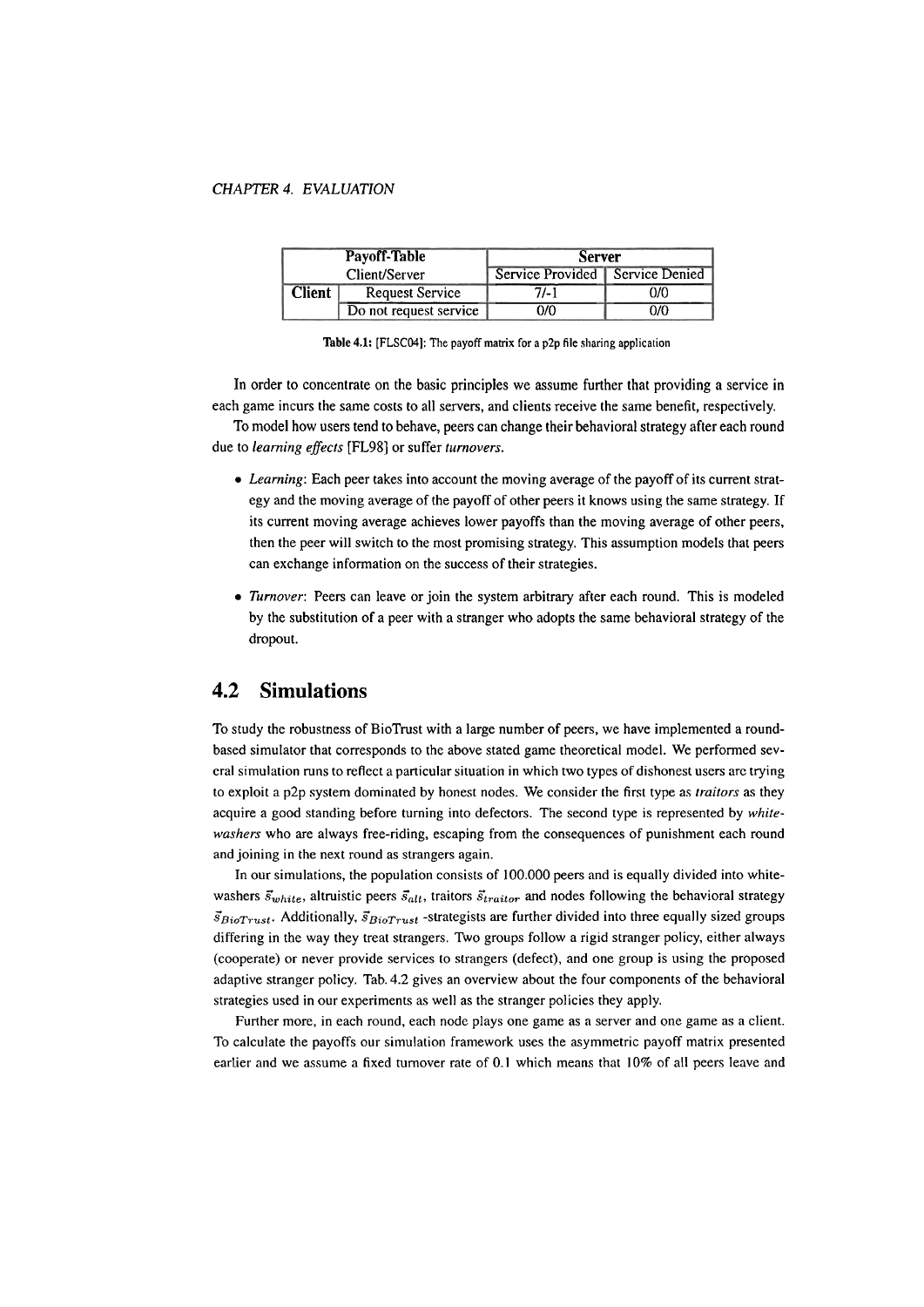#### *CHAPTER 4.* E **VA** *L UATION*

join in each round.

| <b>Name</b>     | $s_{00}$ | $s_{01}$ | $s_{10}$ | $S_{11}$ | <b>Stranger</b>  |
|-----------------|----------|----------|----------|----------|------------------|
| <b>BioTrust</b> |          |          |          |          | Adapt./Def./Cop. |
| Altruistic      |          |          |          |          | Cooperate        |
| Traitor         |          |          |          |          | Cooperate        |
| Whitewasher     |          |          |          |          | Defect           |

**Table 4.2: Overview about behavioral sirategies.** 

### **4.3 Results**

Fig. 4.1 and 4.2 show the results of our evaluation. Fig. 4.1 depicts peers of the different strategy groups switching to the strategy with the highest payoff over time as their rationality suggests them to do so by having the own payoff as optimization criteria (leaming behavior).

Alongside this, Fig. 4.2 shows the achieved mean payoff of each strategy on average as well as the mean overall payoff of the all users of the whole system per round. Thus, the latter represents the degree of cooperation in the system. The highest level of cooperation would be *6* indicating that all peers are contributing to the system and everyone in the network is able to receive a service.

From these results it can be seen that both types of dishonest users cannot gain ground in BioTrust as they achieve low payoffs. Moreover, the  $\vec{s}_{BioTrust}$  behavioral strategy seems to be especially effective against these patterns of defections as it achieves the highest payoffs over time and rational users very quickly switch to this strategy as it is the most promising one. Further, Fig. 4.2 indicates that this behavioral strategy drives the system to the highest level of cooperation (cf. mean average payoff of all users) by successfully eliminating dishonest users. Further, the effectiveness of the adaptive stranger policy can be observed as it achieves the highest payoffs over time compared to the rigid stranger policies applied by the two other  $\vec{s}_{BioTrust}$ -groups.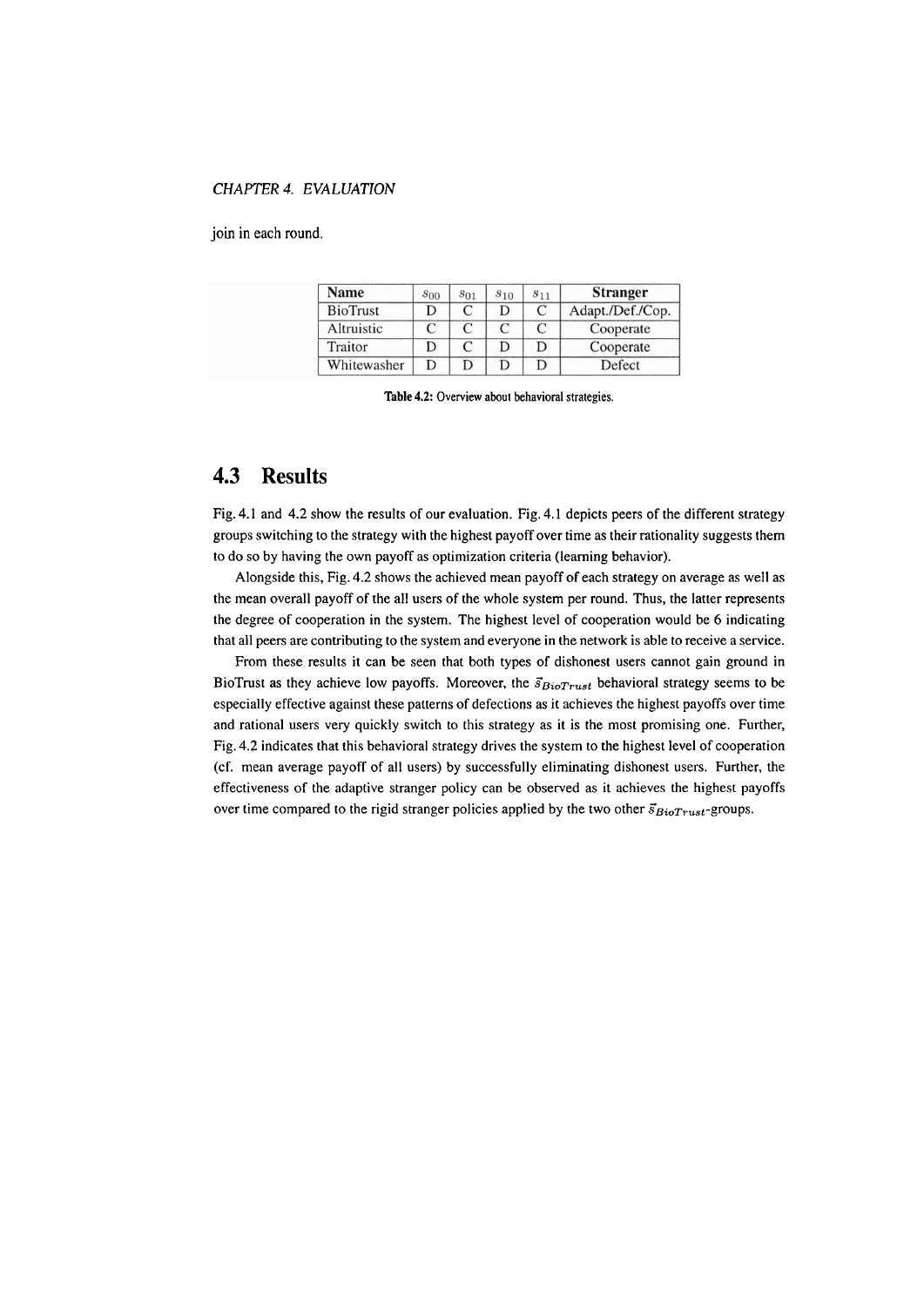

Figure 4.1: The dominance of BioTrust strategist. Time moves in rounds. Population indicates the number of peers pursuing a specific strategy.



Figure 4.2: The mean average payoff per round of each strategy and of the whole system.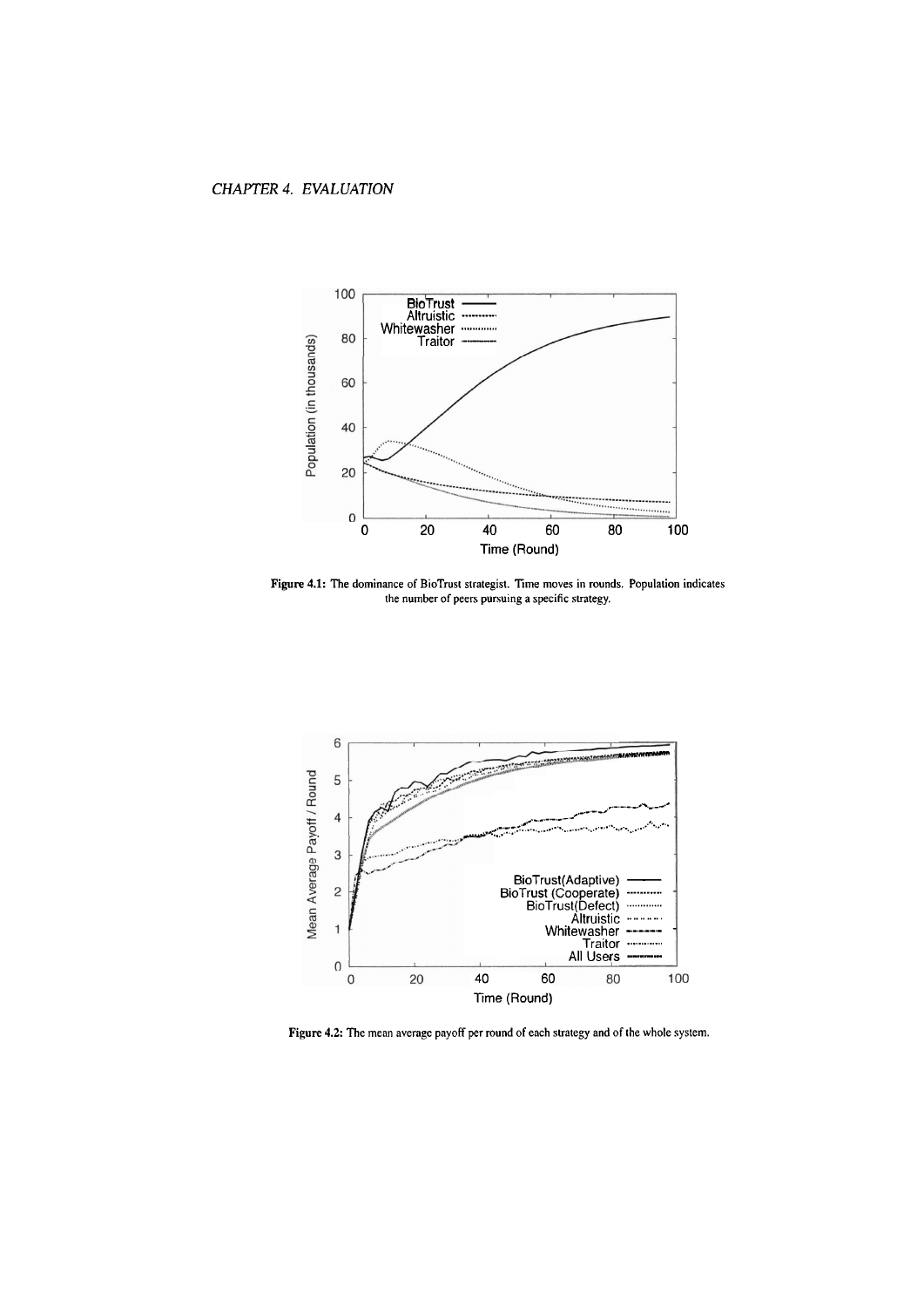## **Conclusion and Future Work**

We have presented BioTrust, a robust p2p reputation-based scheme that extract key properties from an indirect reciprocity scheme which is proven to be robust in biological Systems. BioTrust encourages honest users to participate in the system using an adaptive newcomer policy. Further, dishonest users who want to exploit the generosity of honest nodes can be efficiently eliminated. Apart from its robustness against these patterns of defections, BioTrust also comes with minimal overhead in terms infrastructural, computation and Storage complexity since global reputation is represented as a binary value whilst still encoding the desired information.

The future work will now focus on two areas. Further studies related to the security constraints of the proposed mechanism are necessary to assess the impact of how collusion between dishonest peers or false reports of peers who lie about providing or receiving service can affect the system performance and stability. Moreover, in this work we have assumed that the reputation value of individual peers is globally known. This can, for instance, be achieved through adopting a system similar to EigenTrust [KSGM03]. In future, a gossiping based alternative will be explored that aggregates the subjective trust values of peers in a fully decentralized manner.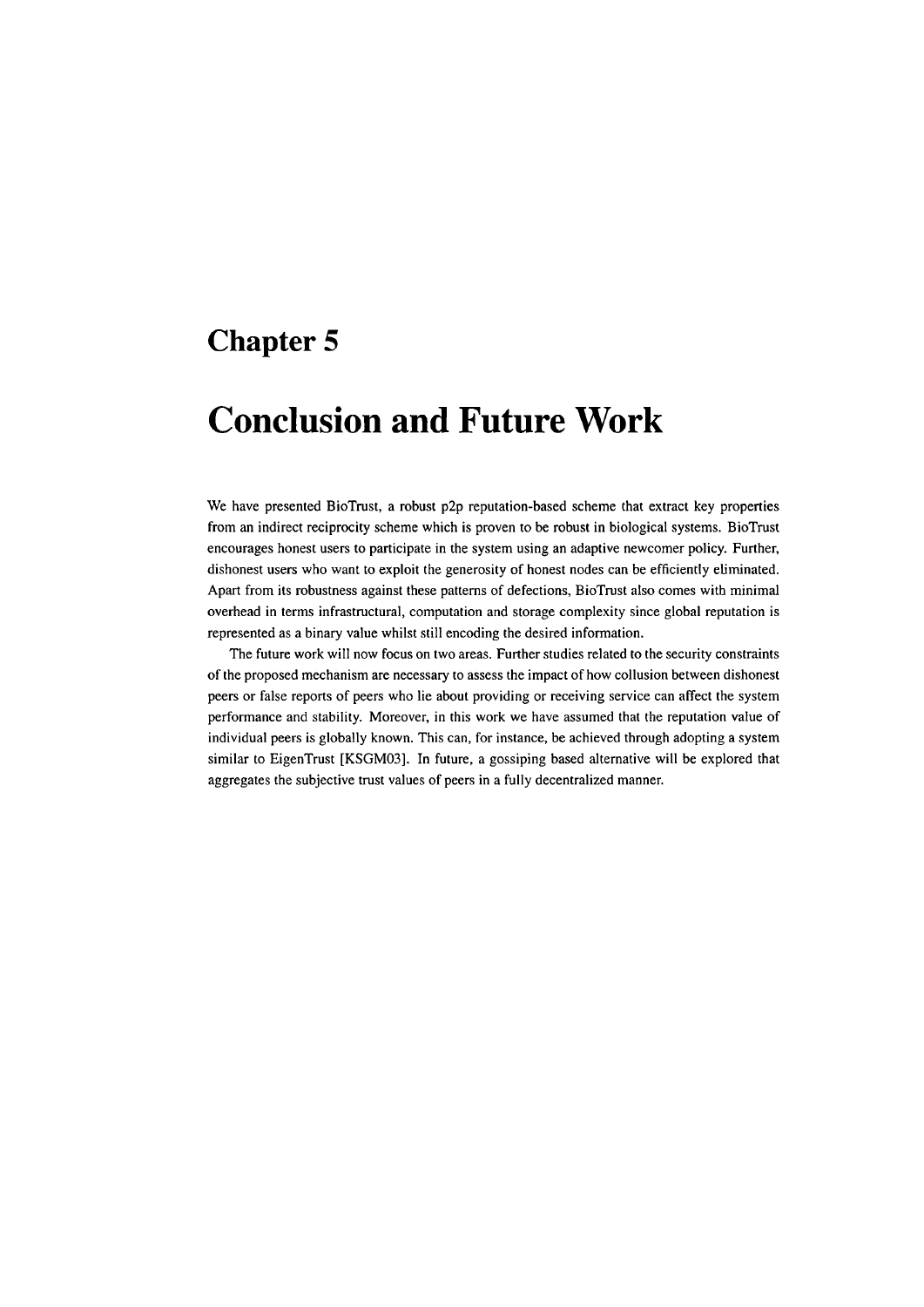## **Bibliography**

- [AHOO] Eytan Adar and Bemardo **A.** Huberman. Free nding on gnutella. *First Monday,* 5(10), October 2000.
- [BASO31 Chiranjeeb Buragohain, Divyakant Agrawal, and Subhash Suri. A game theoretic framework for incentives in P2P systems. *CoRR*, cs.GT/0310039, 2003. informal publication.
- [FC05] Michal Feldman and John Chuang. The evolution of cooperation under cheap pseudonyms. In *CEC,* pages 284-291. IEEE Computer Society, 2005.
- [FL98] Drew Fudenberg and David K. Levine. *The Theory of Learning in Games.* Series on Economic Learning and Social Evolution. MIT Press, Cambridge, MA, 1998.
- [FLSC04] Feldman, Lai, Stoica, and Chuang. Robust incentive techniques for peer-to-peer networks. In *CECOMM: ACM Conference on Electronic Commerce,* 2004.
- [FPCSO6] Feldman, Papadimitriou, Chuang, and Stoica. Free-riding and whitewashing in peerto-peer Systems. *IEEEJSAC: IEEE Journal on Selected Areas in Communications,*  24.2006.
- [GLBMOI] Golle, Leyton-Brown, and Mironov. Incentives for sharing in peer-to-peer networks. *In CECOMM: ACM Conference on Electronic Commerce,* 2001.
- [HC06] Ahsan Habib and John C.-I. Chuang. Service differentiated peer selection: an incentive mechanism for peer-to-peer media streaming. *IEEE Transactions on Multimedia*, 8(3):610-621,2006.
- [JHB03] Jakobsson, Hubaux, and Buttyan. A micro-payment scheme encouraging collaboration in multi-hop cellular networks. In *FC: International Conference on Financial Cryptography.* LNCS, Springer-Verlag. 2003.
- [KhW03] H. T. Kung and Chun hsin Wu. Differentiated admission for peer-to-peer systems: Incentivizing peers to contribute their resources, June 09 2003.
- [KSGM03] Sepandar D. Kamvar, Mario T. Schlosser, and Hector Garcia-Molina. The eigentrust algorithm for reputation management in P2P networks. In *WWW,* pages 640-651, 2003.